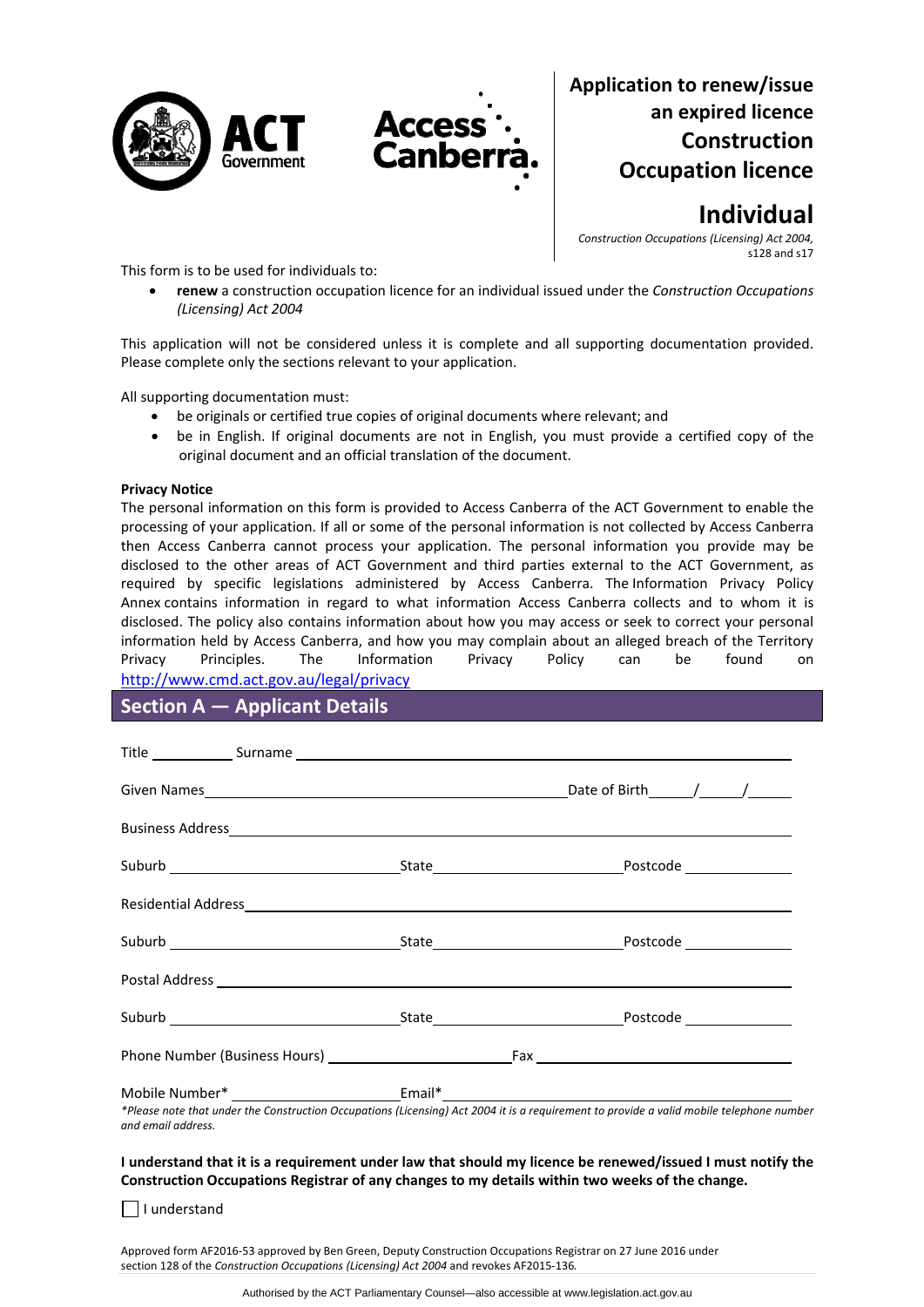## **Section B — Licence that has not expired**

#### **Do you currently hold an ACT Construction Occupation licence that has not expired?**

| $ $ Yes $-$ licence Number | expiry date |
|----------------------------|-------------|
| occupation                 | class       |

**No** — proceed to the next section if your licence has expired.

## **Section C — Licence that has expired**

Only in certain circumstances can your licence be issued again without the requirement of providing evidence of qualifications/experience.

| Option 1: | If you were licensed as a Builder, Electrician, Drainer, Gasfitter, Plumber or Gas   |
|-----------|--------------------------------------------------------------------------------------|
|           | Appliance Worker you are able to apply for the licence again without being           |
|           | required to provide evidence such as qualifications or experience for up to five (5) |
|           | years from expiry.                                                                   |

Did you hold one of the above ACT Construction Occupation licences that expired less than five (5) years **prior to making the application?**

| l Yes<br>— licence Number | expiry date |
|---------------------------|-------------|
|                           |             |

occupation class

**No** – you will need to complete a new application for that occupation and provide the relevant qualifications/experience again.

**Option 2: 11 If you were licensed as a Building Assessor, Building Surveyor, Plumbing Plan** Certifier or Works Assessor, you are able to apply for the licence again without providing qualification/experience evidence up to twelve (12) months from expiry.

**Did you hold an ACT Construction Occupation licences (other than the occupations referenced above) which expired less than twelve (12) months prior to making the application?**

| <b>Yes</b> — licence Number | expiry date |
|-----------------------------|-------------|
|                             |             |

**No** – you will need to complete a new application for that occupation and provide the relevant qualifications/experience again.

**Section D — Evidence of Financial Resources (all applicants except journeyperson plumber, drainer, gasfitter, electrical permit holder or building surveyor employee)**

Evidence of financial resources is required to help demonstrate your ability to fulfil contractual obligations when providing construction services. Failure to provide information below may result in your licence being refused. Please note, individuals who are renewing or applying for a licence in the occupation class of employee, journeyperson or permit will not need to answer the following questions.

**1. Do you have access to financial resources adequate to complete works performed under the licence applied for?** 

 $\Box$  Yes — please skip the next question  $\Box$  No — complete next question

occupation class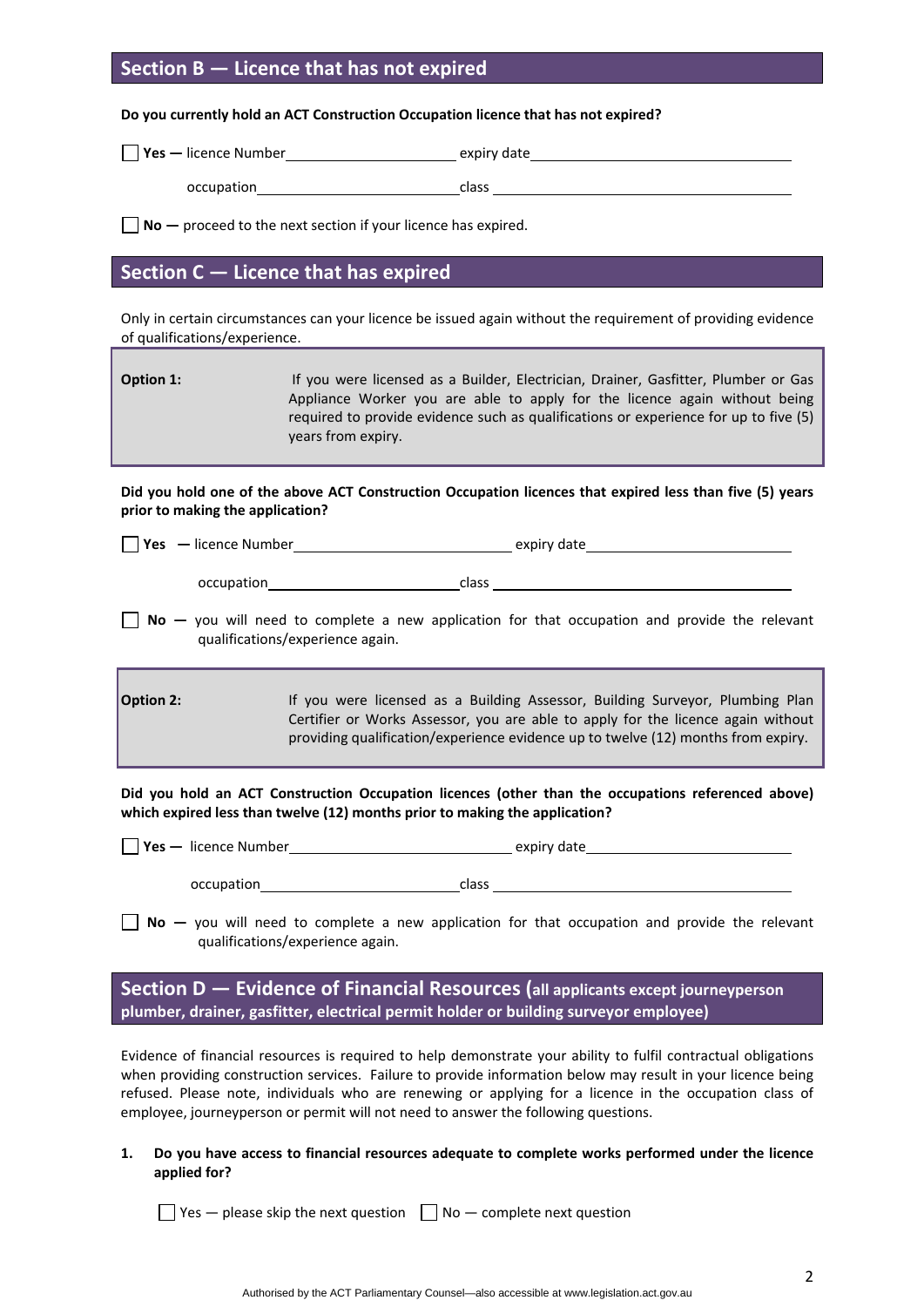### 2. If 'No' to the above, do you wish to only operate as an employee under the licence applied for?

 $\Box$  Yes  $-$  1 understand a condition may be imposed on the licence if issued

 $\Box$  No  $-$  please note that if you do not wish to have a licence restricted to employee only, then you must ensure you have financial resources as requested above or you may be ineligible for a licence

#### **3. Are you currently, or previously have been, deemed bankrupt or personally insolvent?**

 $\Box$  Yes  $-$  please attach details and official documentation of bankruptcy/insolvency

 $\Box$  No.

4. I understand that it is a requirement under law that should my licence be issued, I must notify the **Construction Occupations Registrar should I become bankrupt or personally insolvent.** 

 $\Box$  I have read and understand the above statement.

## **Section E — Licence History Declarations (all applicants)**

**1. Have you previously held a licence in the same occupation elsewhere in Australia or overseas?** 

 $\Box$  Yes —provide details below of most recent licence/s (attach an additional page if required)  $\Box$  No

State/Territory/Country and the state: the state: the state of the state of the state of the state of the state

**2. Is your licence in Australia or overseas, currently suspended or cancelled?** 

 $\Box$  Yes — you must attach details  $\Box$ 

**3. Have you previously had you licence in the same occupation cancelled, refused or suspended in Australia or overseas?** 

 $\Box$  Yes — you must provide comprehensive details in an attachment to this application  $\Box$  No

4. I understand that I must notify the Construction Occupations Registrar if I have a licence that is **cancelled, refused or suspended in Australia or overseas.** 

I have read and understand the above statement.

**5. Has your licence ever been subject to conditions, undertakings, limitations or restrictions in Australia or overseas?** 

 $\Box$  Yes  $-$  you must provide comprehensive details in an attachment to this application  $\Box$  No

**6. Are you disqualified under the** *Construction Occupations (Licensing) Act 2004***, or a corresponding prior Act from applying for licence or being licensed in a construction occupation?** 

 $\Box$  Yes – you must provide comprehensive details in an attachment to this application  $\Box$  No

**7. Have you ever been, or are you currently, the subject of complaints, occupational discipline, demerit activity or rectification orders whilst licensed under the** *Construction Occupations (Licensing) Act 2004,* **a corresponding prior Act, or the law of another jurisdiction in Australia or overseas, where those proceedings were not finalised?** 

 $\Box$  Yes – you must provide comprehensive details in an attachment to this application  $\Box$  No

**8. Have you been convicted or found guilty of a criminal offence\* that involves fraud, dishonesty or violence and is punishable by imprisonment of 1 year or more?** 

 $\Box$  Yes – you must provide comprehensive details in an attachment to this application  $\Box$  No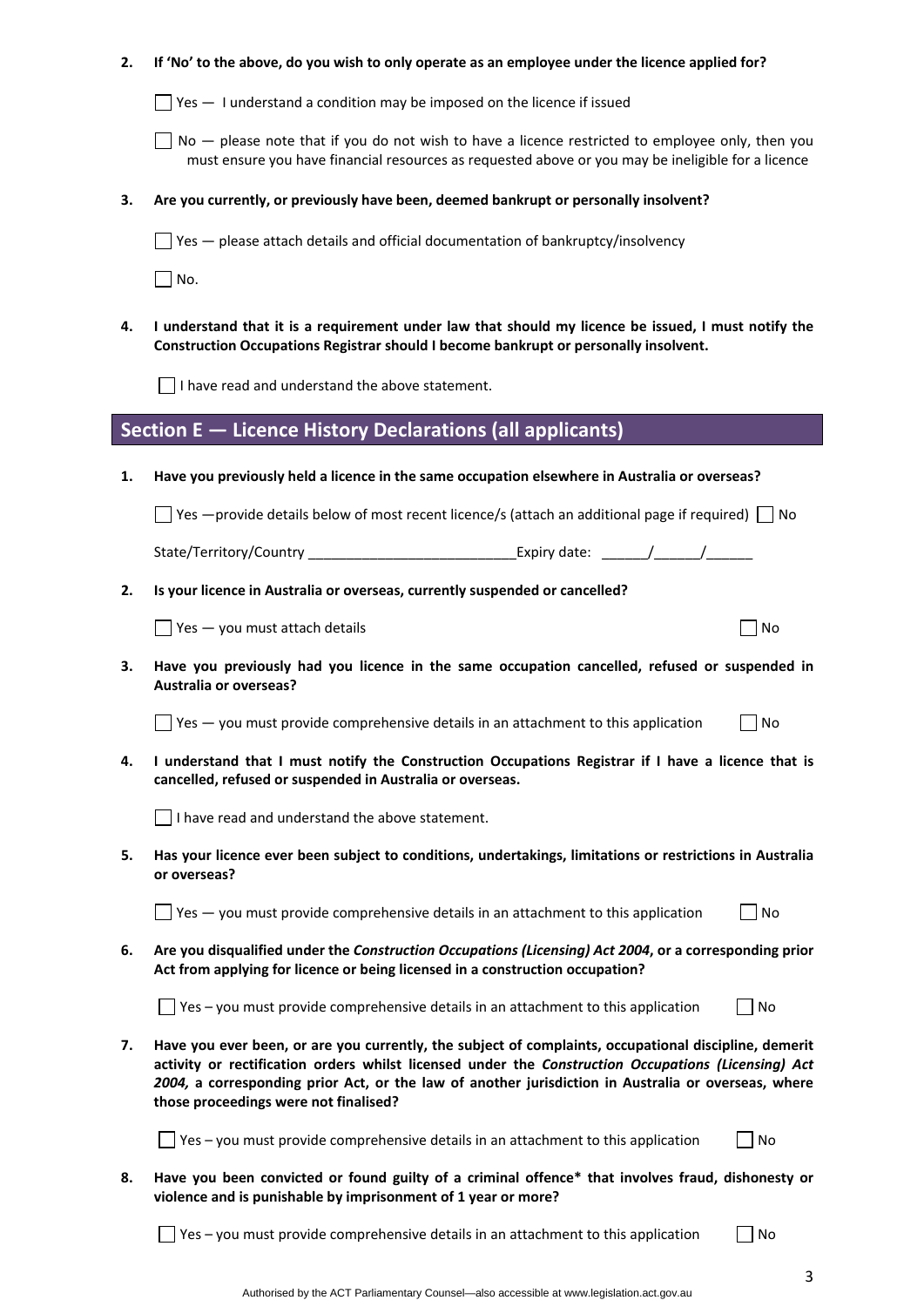and a recent criminal history check (issued in the last three months) \*Please note: Spent convictions under the Spent Convictions Act 2000 do not need to be included in this declaration

9. I understand that it is a requirement under law that should my licence or accreditation be issued I must notify the Construction Occupations Registrar if I am convicted of such an offence in the future.

 $\Box$  I have read and understand the above statement.

10. I understand that it is a requirement under law that should my licence be issued I must not perform any licensable building work that is outside the scope of what the licence or accreditation authorises.



11. I understand that it is a requirement under law that should my licence or accreditation be issued I must give evidence to clients of the insurance I hold as a licensed individual in relation to any relevant **licensable construction service I intend to undertake prior to providing the services.** 

I have read and understand the above statement.

12. I understand that it is a requirement under law that should my licence or accreditation be issued I **must only advertise licensable construction services with my full name (as it appears on the licence) and my individual licence or accreditation number.\*** 

I have read and understand the above statement.

\*Please note: It is an offence to advertise licensable construction services as an individual without including the above.

13. I understand that it is a requirement under law that should I be granted a licence or accreditation, all **licensable construction services I may perform must comply with all relevant legislation, codes and standards.** 

 $\Box$  I have read and understand the above statement.

## **Section F — Specific Documentary Evidence by Occupation (all applicants)**

Please include with your renewal/application the following documentary evidence:

| <b>Builder:</b>           | No further documentary evidence required.                                                                                                                                                                                                                                                                                                                                                                                                                                                                                                                                                              |
|---------------------------|--------------------------------------------------------------------------------------------------------------------------------------------------------------------------------------------------------------------------------------------------------------------------------------------------------------------------------------------------------------------------------------------------------------------------------------------------------------------------------------------------------------------------------------------------------------------------------------------------------|
| <b>Building Assessor:</b> | Current certificate of currency for Professional Indemnity insurance<br>required at renewal and application. Certificate must adequately state<br>you are covered for building assessment work. If not able to be provided<br>at the time of renewal, please provide it as soon as you obtain it. Your<br>licence will not be renewed until it is received and you will not be<br>contacted.                                                                                                                                                                                                           |
|                           | NOTE: if your PI insurance is in the name of a company or partnership,<br>then you will be required to provide a letter from the director of the<br>company, or partner of the partnership, confirming your employment and<br>insurance coverage.                                                                                                                                                                                                                                                                                                                                                      |
| <b>Building Surveyor:</b> |                                                                                                                                                                                                                                                                                                                                                                                                                                                                                                                                                                                                        |
| For individuals $-$       | Current certificate of currency for Professional Indemnity insurance<br>required at renewal and application. Certificate must adequately state<br>you are covered for building surveyor work. If supplying insurance in a<br>company/partnership name, that company/partnership must be licensed<br>in the ACT and the certificate of currency must also mention your name as<br>being covered for the work. If not able to be provided at the time of<br>renewal, please provide it as soon as you obtain it. Your licence will not<br>be renewed until it is received and you will not be contacted. |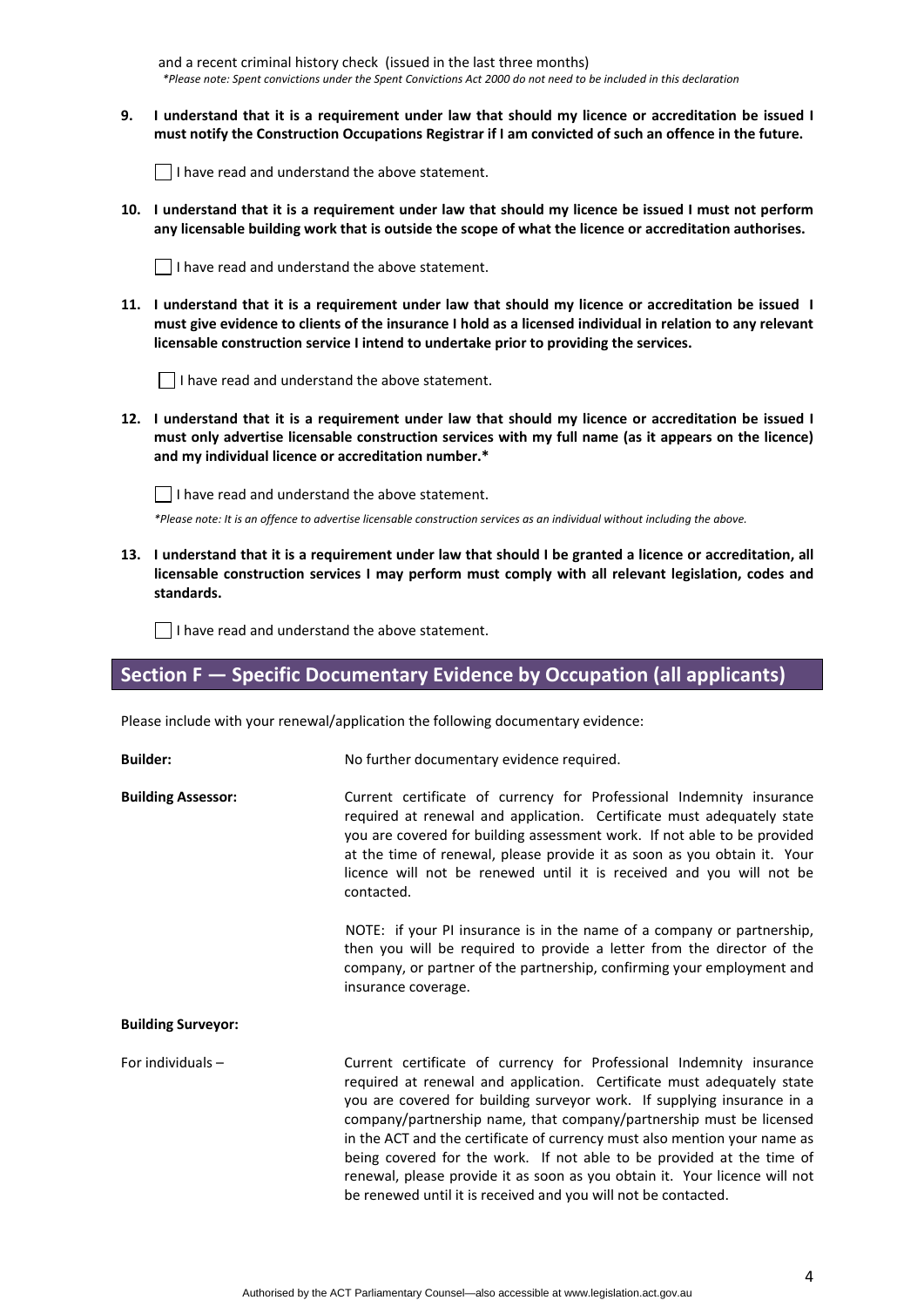| For employee class -            | Current certificate of currency for Professional Indemnity insurance in the<br>name of your employer required at renewal and application. A statement<br>from your employer identifying that you (the applicant) are employed by<br>them and will be covered under their insurance is also required.<br>Certificate must adequately state that the company/partnership is<br>covered for building surveyor work. If not able to be provided at the time<br>of renewal, please provide it as soon as you obtain it. Your licence will not<br>be renewed until it is received and you will not be contacted |
|---------------------------------|-----------------------------------------------------------------------------------------------------------------------------------------------------------------------------------------------------------------------------------------------------------------------------------------------------------------------------------------------------------------------------------------------------------------------------------------------------------------------------------------------------------------------------------------------------------------------------------------------------------|
| Drainer:                        | No further documentary evidence required.                                                                                                                                                                                                                                                                                                                                                                                                                                                                                                                                                                 |
| Electrician:                    | No further documentary evidence required.                                                                                                                                                                                                                                                                                                                                                                                                                                                                                                                                                                 |
| Gasfitter:                      | No further documentary evidence required.                                                                                                                                                                                                                                                                                                                                                                                                                                                                                                                                                                 |
| Plumber:                        | No further documentary evidence required.                                                                                                                                                                                                                                                                                                                                                                                                                                                                                                                                                                 |
| <b>Plumbing Plan Certifier:</b> | Current certificate of currency for Professional Indemnity insurance<br>required at renewal and application. Certificate must adequately state<br>you are covered for plumbing plan certification work. If not able to be<br>provided at the time of renewal, please provide it as soon as you obtain it.<br>Your licence will not be renewed until it is received and you will not be<br>contacted.                                                                                                                                                                                                      |
|                                 | NOTE: if your PI insurance is in the name of a company or partnership,<br>then you will be required to provide a letter from the director of the<br>company, or partner of the partnership, confirming your employment and<br>insurance coverage.                                                                                                                                                                                                                                                                                                                                                         |
| <b>Works Assessor:</b>          | Current certificate of currency for Professional Indemnity insurance<br>required at renewal and application. Certificate must adequately state<br>you are covered for works assessment work. If not able to be provided at<br>the time of renewal, please provide it as soon as you obtain it. Your<br>licence will not be renewed until it is received and you will not be<br>contacted.                                                                                                                                                                                                                 |
|                                 | NOTE: if your PI insurance is in the name of a company or partnership,<br>then you will be required to provide a letter from the director of the<br>company, or partner of the partnership, confirming your employment and<br>insurance coverage.                                                                                                                                                                                                                                                                                                                                                         |

# **Section G — Consent and Application Declarations (all applicants)**

I,

\_\_\_\_\_\_\_\_\_\_\_\_\_\_\_\_\_\_\_\_\_\_\_\_\_\_\_\_\_\_\_\_\_\_\_\_\_\_\_\_\_\_\_\_\_\_\_\_\_\_\_\_\_\_\_\_\_\_\_\_\_\_\_\_\_\_\_\_\_\_\_\_\_\_\_\_\_\_\_\_\_\_\_\_\_\_\_\_, *Insert name, address and occupation of person making the declaration*

make the following declaration**:**

## **1. I declare:**

a) that I make this renewal/application to the Construction Occupations Registrar for a construction occupation licence and that all statements, and the documents/information provided in support of the application, are accurate, true and correct.

## **2. I authorise and consent:**

a) to the Construction Occupations Registrar and Access Canberra to make enquiries of, and exchange information with, the relevant regulatory authorities of any Australian State or Territory, or other country, regarding my construction occupation licence and practice in my relevant occupation or otherwise regarding matters relevant to this application.